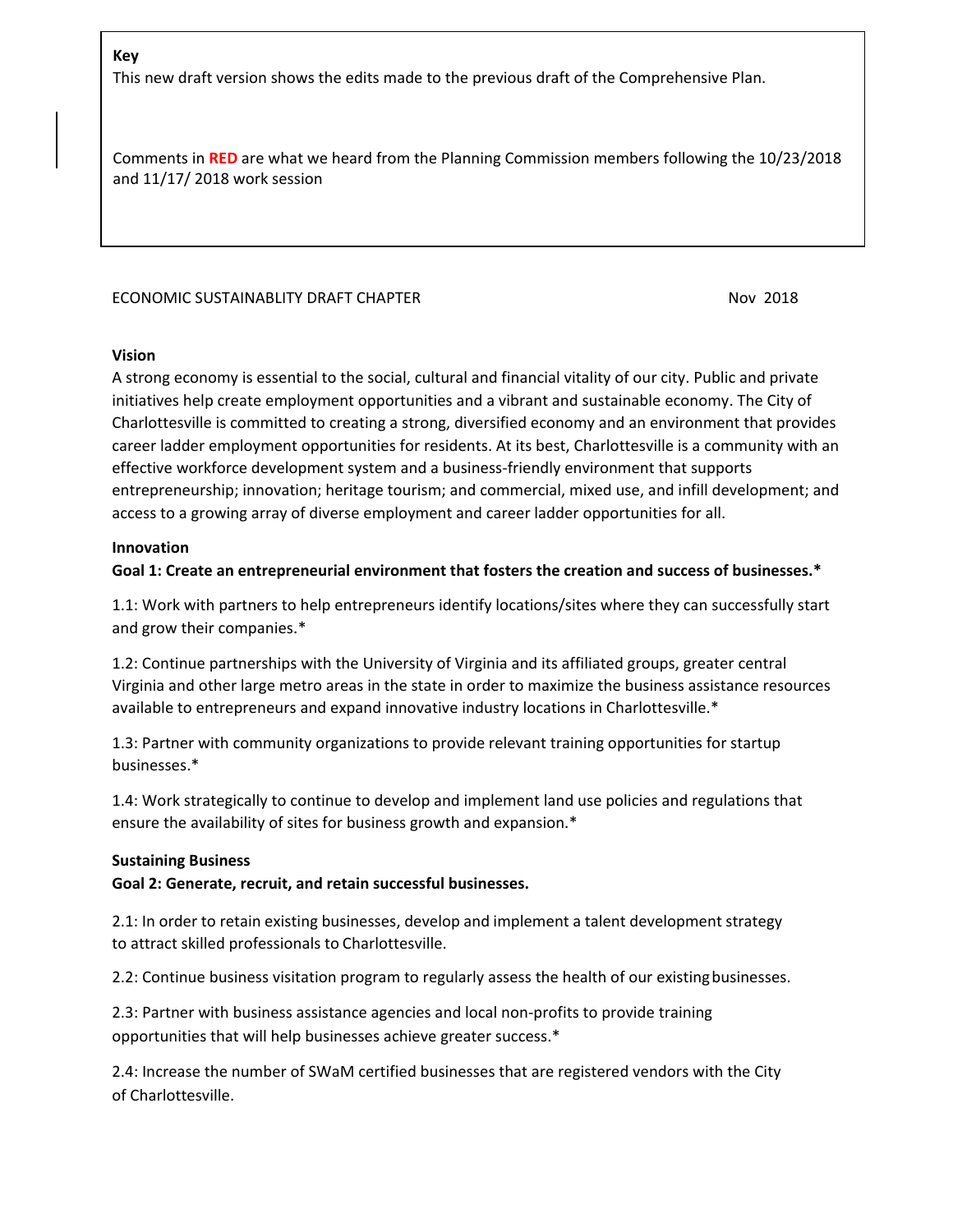2.5: Work with Albemarle County and local educational institutions to ensure that economic and workforce development efforts are appropriately aligned to foster business recruitment and retention in the Charlottesville area.

2.6: Continue methods of delivering business assistance to customers that use the latest technology.

2.7: Develop and implement a marketing effort that informs residents and businesses about the products and services offered by the City of Charlottesville Office of Economic Development.

# **Partnerships**

**Goal 3: Build partnerships with private sector groups in order to maximize strategic capital investment in targeted areas in the City.**

3.1: Encourage the development of the City's key commercial corridors and surrounding sites (such as West Main Street, Preston Avenue, Harris Street and Cherry Avenue).\*

3.2: Proactively participate in planning and development studies such as small area plans, particularly as they relate to economic development opportunities in strategic areas throughout the City.\*

3.3: Participate with internal and external stakeholders to implement the Strategic Investment Area plan.

3.4: Align zoning ordinances to facilitate economic activity in existing and new areas of commercial opportunity identified in the updated future land use map.\*

3.5: Work to ensure that newly aligned City ordinances and regulations balance the need to promote development opportunities and competing interests.\*

3.6: Explore appropriate incentives for development projects with significant economic impact, with particular emphasis on target industries and those industries that directly address the need for more career ladder job opportunities that will help move City residents towards self-sufficiency (e.g., light manufacturing, semi-skilled trades, etc.). \*

# **Tourism**

# **Goal 4: Increase tourism to help expand the positive economic impact visitors have on the City.**

4.1: "Continue collaborative engagement with partners, stakeholders and influencers in the City of Charlottesville and Albemarle County, to raise awareness of the area's rich artistic, ethnic, cultural, and LBGTQ community's diversity through marketing that inspires travel from out-of-area. As the official destination marketing organization for both the city and county, this engagement is ongoing."

4.2: Seek out opportunities for public-private partnerships in the provision of infrastructure that supports the tourism industry.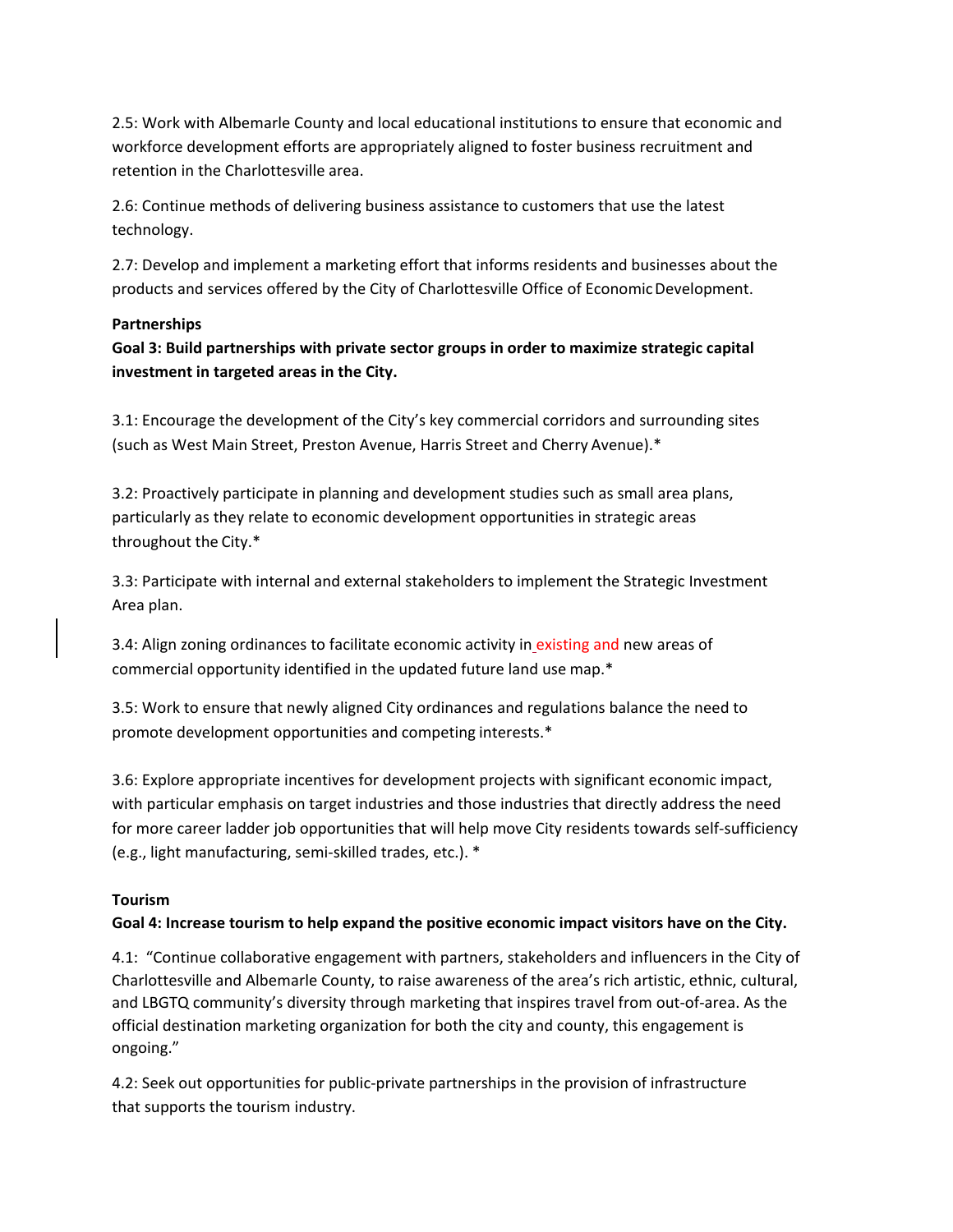4.3: Explore ways of creating recreational access routes to our community's heritage and cultural sitesto enhance their efforts on Charlottesville's economy.

### **Downtown Mall**

**Goal 5: Maintain the economic vitality of the Downtown Mall and surrounding areas. The Downtown Mall, as the focal point hub of the region, features a vibrant historic district with arts and entertainment, shopping, dining, cultural events, and a dynamic City Market.**

5.1: Monitor the need for additional parking as new development occurs, with particular attention to parking needs downtown and along the West Main corridor.

5.2: Partner with University of Virginia and all other adjacent property owners and residents for continued implementation of the West Main Street Plan.

5.3: Continue to encourage private sector developers to implement plans from the commercial corridor study.

5.4: Evaluate the effects of mixed-use development and changing demographics on the downtown area. Continue to support and maintain the Downtown Mall, as not only the economic and cultural hub of the City, but a central place that encourages diversity through activities, residences, goods, and services.

5.5: Study how the Downtown Mall can be more welcoming and inclusive for people of all social, cultural, racial, ethnic and economic backgrounds and action on findings.

5.6: Study extending the Downtown Mall on Old Preston and along the historic Page Street right of way to connect to 4<sup>th</sup> Street at the Jefferson School.

## **Workforce**

**Goal 6: Be an effective partner in creating a well-prepared and successful workforce.**

6.1: Continue to develop and expand explore programs for City of Charlottesville youth that will expose them to the principles of financial literacy, economics, technology, and entrepreneurship.

6.2: Provide support for educational programs that will prepare City students for 21st century jobs in our area's target industries.\*

6.3: Develop educational programs/training that target jobs that are in high demand to ensure that the local workforce has the qualifications needed to find employment within these industries.\*

6.4: Explore programs/initiatives that offer skilled trades training for City residents. Nurture and expand employment opportunities within this industry.\*